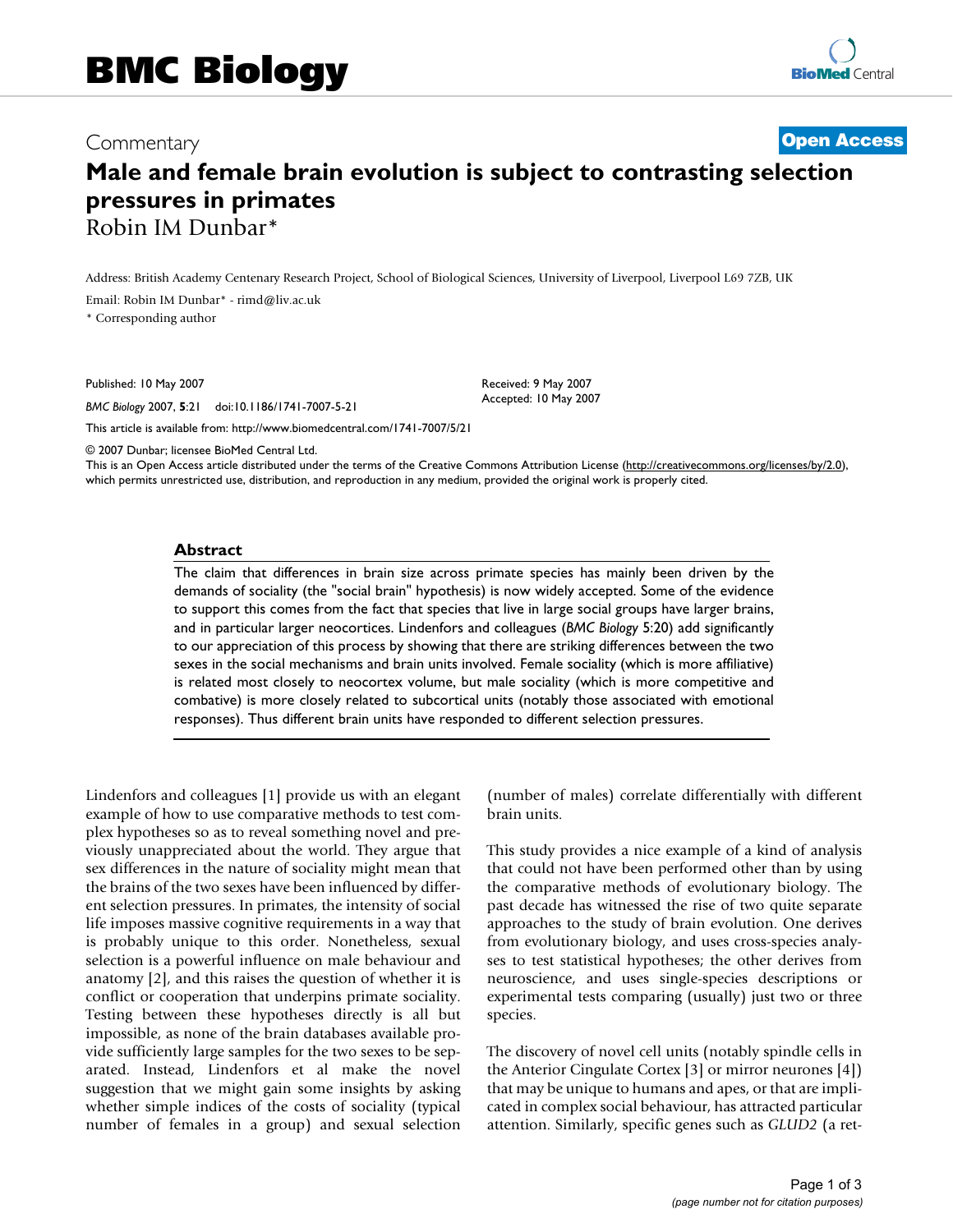rogene, responsible for clearing the by-products of neurone firing) [5] and *ASPM* and *microcephalin* (both of which are implicated in brain growth) [6,7] have been heralded as the way ahead because they seem to be specifically associated with the rapid evolution of the unusually large brains and more sophisticated cognitive abilities of humans [8,9].

Exciting as these developments are, they have one serious drawback: they fail to address two key issues of fundamental importance. First, they merely provide explanations for *how* the changes in brain size (and hence cognitive ability) were brought about; they tell us nothing at all about *why* such changes occurred. The second is that, no matter how exciting they may be, small changes in minor bits of wetware do not explain the one really spectacular feature of brain evolution – the sheer size of the brains with which some species saddle themselves. Brains are exceptionally expensive in terms of energy consumption, accounting for 8–10 times more energy per unit mass than the average for the body as a whole [10]. For it to be worthwhile for an organism to grow a large brain, there must be a proportional benefit. The consensus, for primates at least, is that the benefit comes from the capacity to create and maintain complex societies that provide individuals with much more effective means for solving the problems of everyday survival and reproduction (conventionally known as the "social brain" hypothesis) [11,12].

In my experience, there is a widespread perception in the neurosciences that evolutionary hypotheses can best be tested by comparing two species at the micro-neurobiology level (better still by a transgenic experiment). Although we should not underestimate the importance of such studies, these are at best rather weak tests of any underlying hypotheses. A comparison of two species that differ in some gross trait (e.g. monogamous prairie voles versus polygamous montane voles [13]) hardly comes close to being a serious attempt to control for the vast arrays of behaviour and physiology by which any two species differ. At worst, it falls foul of the classic logical error of inferring *all* from *some* (the well known "composition fallacy"). Most biological phenomena are quantitative, and only a "dose-response" design is really acceptable.

In practice, there is only one way to test hypotheses of this kind, and that is by comparative analyses using modern statistical methods. These have two advantages that experimental manipulations simply cannot hope to match. First, they can draw on very large samples of species. This is important because it allows us to cope with the inevitably large amount of error variance present in all biological phenomena. Second, statistical methods allow us to incorporate many confounding variables at the same time

in such a way as to partial out their effects [12]. Experimental manipulations are intended to spread the noise in natural phenomena evenly across experimental conditions, the underlying assumption being that biological processes are univariate and everything else is irrelevant noise [14]. In fact, most biological phenomena are multivariate, and the "noise" is not noise, but rather part of the organism's response to the complexities of the real world. The experimental method was designed to deal with very simple systems; with complex systems, they often destroy the very thing under study [14].

In the present case, Lindenfors et al demonstrate, with appropriate controls for phylogenetic relatedness (always a problem in comparative analyses), that the number of females in a primate group correlates positively only with the relative size of the telencephalon (controlling for total brain volume), and especially with neocortex volume, and not with the volume of other major brain units. In contrast, the number of males correlates positively only with the relative size of the diencephalon (which includes the limbic system and the hypothalamus). Significantly, the septum (which plays a role in controlling aggression) correlates negatively with male group size, suggesting that, as the level of competition between males increases, the level of cortical control over aggression is actually reduced (presumably in order to ensure that males respond aggressively, rather than submissively, to challenges).

This suggests that male and female brains have responded to different kinds of social pressures: females to social integration, males to male-male competition and fighting. This concurs nicely with the evidence from genomic imprinting that neocortex size (broadly considered to be the brain unit most relevant to sociality) is inherited maternally, but the limbic system (perhaps most closely involved in male responsiveness in agonistic contexts) is paternally inherited [15].

These findings address another dispute that has been rumbling on for more than a decade. Developmental neurobiologists [16,17] have been impressed by the degree of scaling between brain components, and have argued that this is an inevitable consequence of the processes of brain ontogeny. In contrast, evolutionary biologists have argued for a mosaic view of brain evolution: individual components can evolve at different rates under different selection pressures [18]. The present findings clearly support the latter claim.

Nonetheless, the bottom line is, perhaps, that we need much closer integration than hitherto seems to have been the case between those who work on the neurobiology and those who work on the larger comparative scale, and a better understanding by both sides of each other's con-